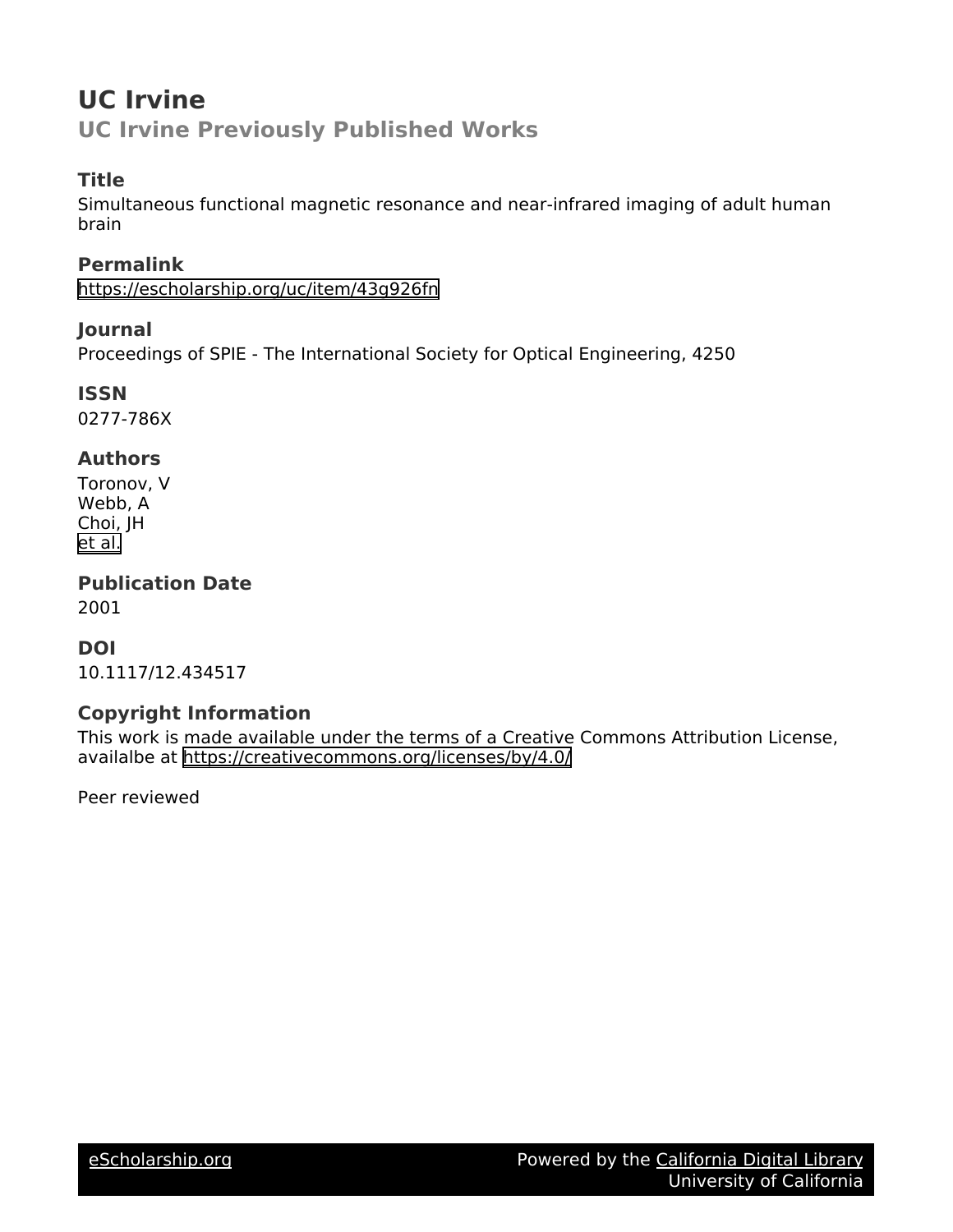## **Simultaneous Functional Magnetic Resonance and Near-Infrared Imaging of Adult Human Brain**

Vladislav Toronov \*, Andrew Webb \*†, Jee Hyun Choi, Martin Wolf  $\ddagger$ , Enrico Gratton  $\ddagger$ , and Dennis Hueber §

\* Beckman Institute for Advanced Science and Technology, University of Illinois at Urbana-Champaign, 405 N.Mathews, Urbana. IL 61801

‡Laboratory for Fluorescence Dynamics, Department of Physics, University of Illinois at Urbana-Champaign, 1110 West Green Street, Urbana, Illinois 61801

§ ISS, Incorporated, 2604 North Mattis Avenue, Champaign, IL 61821

† Department of Electrical and Computer Engineering, University of Illinois at Urbana-Champaign

#### **ABSTRACT**

The aim of this study was to compare functional cerebral hemodynamic signals obtained simultaneously by near infrared spectroscopy (NIRS) and by functional magnetic resonance imaging (fMRI). The contribution of superficial layers (skin and skull) to the NIRS signal was also assessed.

**Keywords:** brain, near-infrared spectroscopy, fMRI

#### **1. INTRODUCTION**

Functional magnetic resonance imaging  $(fMRI)^1$  is a key method for studying brain function. It has no penetration limits and provides high spatial resolution. However, fMRI gives little independent information about event-related changes in oxy- and deoxy-hemoglobin concentrations. In cortical brain areas such information can be obtained using near-infrared (NIR) spectroscopy and imaging. Although the spatial resolution of near-infrared imaging is limited by the nature of light propagation in tissue, potentially it can reach a level acceptable for practical applications. In this study we compare NIR and fMRI signals acquired simultaneously on the adult head during motor activity.

#### **2. MATERIALS AND METHODS**

For NIRS measurements we use a two-wavelength (758 and 830 nm) frequency-domain (110 MHz modulation frequency) Oximeter (ISS, Champaign, IL), which has sixteen laser diodes (eight per each wavelength) and two photomultiplier tube detectors. At a wavelength of 758 nm light absorption by the deoxy-hemoglobin (HHb) substantially exceeds absorption by the oxy-hemoglobin (O<sub>2</sub>Hb), while at 830 nm the O<sub>2</sub>Hb absorption prevails over the HHb absorption. The laser diodes operate in a sequential multiplexing mode with 10 ms "on" time per each diode. Light emitted by these laser diodes is guided to the tissue through 10-meter long multi-mode silica optical fibers. Two 10-m long glass fiber bundles collect the scattered light and bring it to the detectors. The paired (758 and 830 nm wavelength) source fibers are attached to the probe at 8 positions. Together with two detectors, they provide ten bi-wavelength source-detector channels with a source-detector distance of 3 cm. The probe covers an area  $9 \times 6$  cm<sup>2</sup>. The probe is centered at the measured C3 position according to the International 10-20 System. Three multi-modality radiological markers (IZI Medical Products Corp, Baltimore, MD) are embedded into the optical probe to facilitate correct orientation of the MRI slices with respect to the probe and to enable recovery of the probe orientation for data analysis.

Magnetic resonance imaging was performed using a 1.5 Tesla whole body MR scanner (Signa, General Electric Medical Systems, Milwaukee, WI) equipped with echospeed gradients and a standard circularly polarized birdcage head-coil. Sagittal T1-weighted localizer scans were used to determine the correct plane for the functional scans. Gradient-echo echo-planar images were acquired using a data matrix of 64 x 64 complex points,  $TR=640$  ms,  $TE = 40$  ms,  $FOV = 240$  mm, slice thickness = 7 mm, no inter-slice gap, receiver bandwidth 62.5 kHz, and tip angle 90 degrees. The slices are parallel to the plane of three radiological markers on the optical probe. The middle slice (see Fig.1) was set between the skull and the brain surface at C3 position. This slice was mostly filled with the cerebrospinal fluid (CSF), dura mater, arachnoidal tissue, and pia mater, but also could touch the cortical tissue depending on the subject's anatomy. Two deeper slices mostly contained the brain tissue, while two outer slices included the skull, the skin and the markers.

Optical Tomography and Spectroscopy of Tissue IV, Britton Chance, Robert R. Alfano, Bruce J. Tromberg, Mamoru Tamura, Eva M. Sevick-Muraca, Editors, Proceedings of SPIE Vol. 4250 (2001) © 2001 SPIE · 1605-7422/01/\$15.00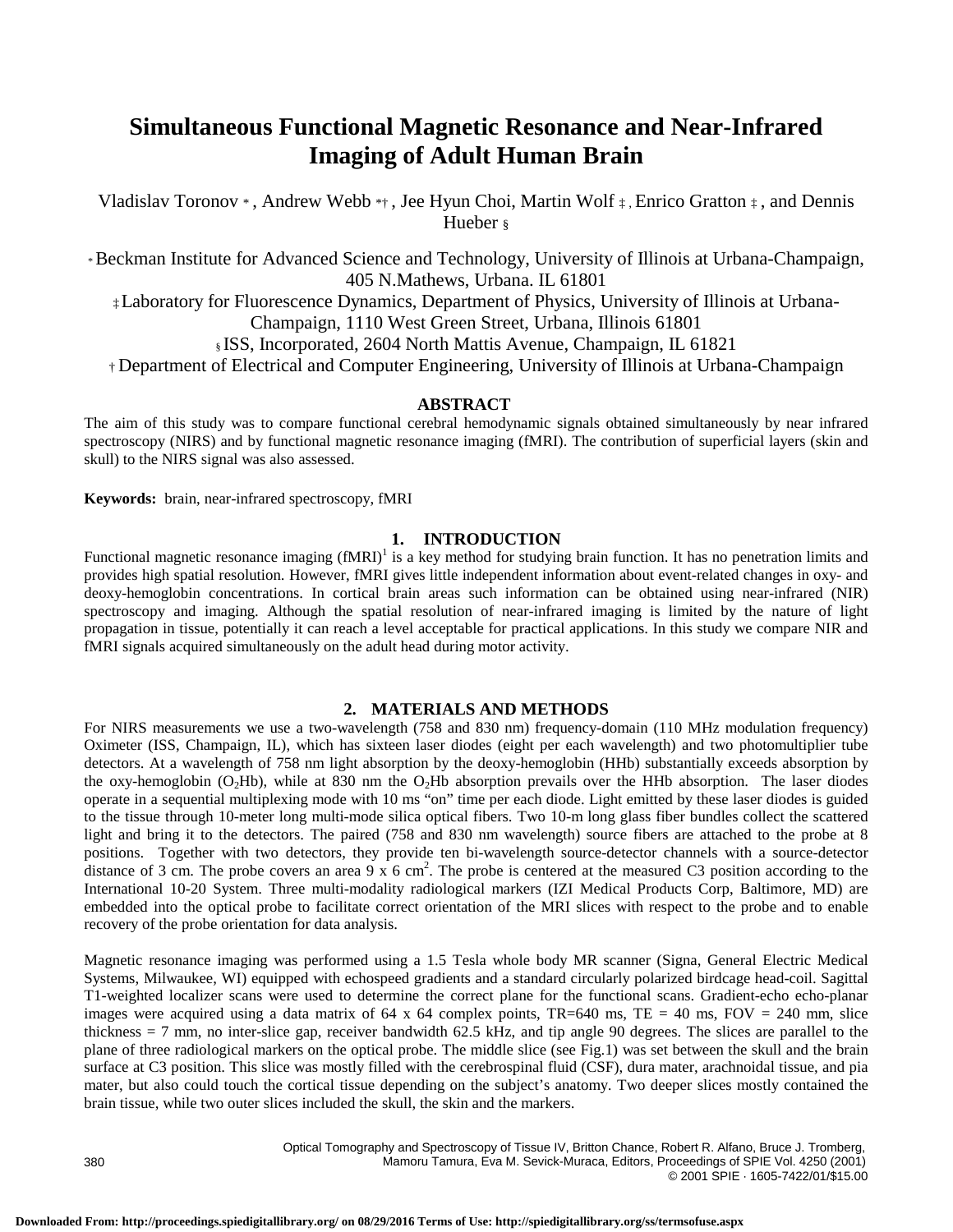

Fig.1. Orientation of the optical probe relative to the middle MRI slice. Numbers indicate source locations, letters – detectors. Light channels A5 and A1 cross the central sulcus in the primary motor area

The studies were performed in six healthy right-handed male volunteers, 18 to 37 years old. Informed consent was obtained from all subjects. Each exercise run consisted of a 30-s pre-exercise epoch, ten 20-s stimulation epochs separated by ten 20-s control epochs, and a 50-s after-exercise epoch. During stimulation epochs subjects performed light palm squeezing with the right hand. The synchronization of the exercise sequence with the MRI and NIRS recording was provided by a computer program generating the commands for the subject and the scanner operator based on the preset command timing. To convert optical intensity data into hemodynamic concentration changes, we used a model of light transport in strongly scattering medium based on the modified Lambert-Beer law<sup>2</sup>.

#### **3. RESULTS**

In all subjects the analysis of the fMRI BOLD signal<sup>1</sup> revealed an area under the optical probe where the signal was highly correlated with the paradigm boxcar function. It was an area in the primary motor cortex with the center close to the central sulcus. In all subjects the folding average analysis revealed the same type of  $[O_2Hb]$  and  $[HHb]$  changes for light channels situated above the major activated area, namely a significant decrease of [HHb] during the stimulation, which was concurrent with a significant increase of the oxy-hemoglobin concentration (see Fig.2). A rapid recovery toward the baseline level begins 4-6 s after the onset of the rest epoch in both [HHb] and [O<sub>2</sub>Hb]. No significant decrease in the folding average [HHb] traces concurrent with the significant  $[O_2Hb]$  increase were observed during stimulations in the light channels outside the activated area.



Fig.2. [O2Hb] (thin line) and [HHb] (thick line) changes in activated area as measured by NIR spectroscopy. Shaded rectangle between 10 and 30 s indicates stimulation epoch.